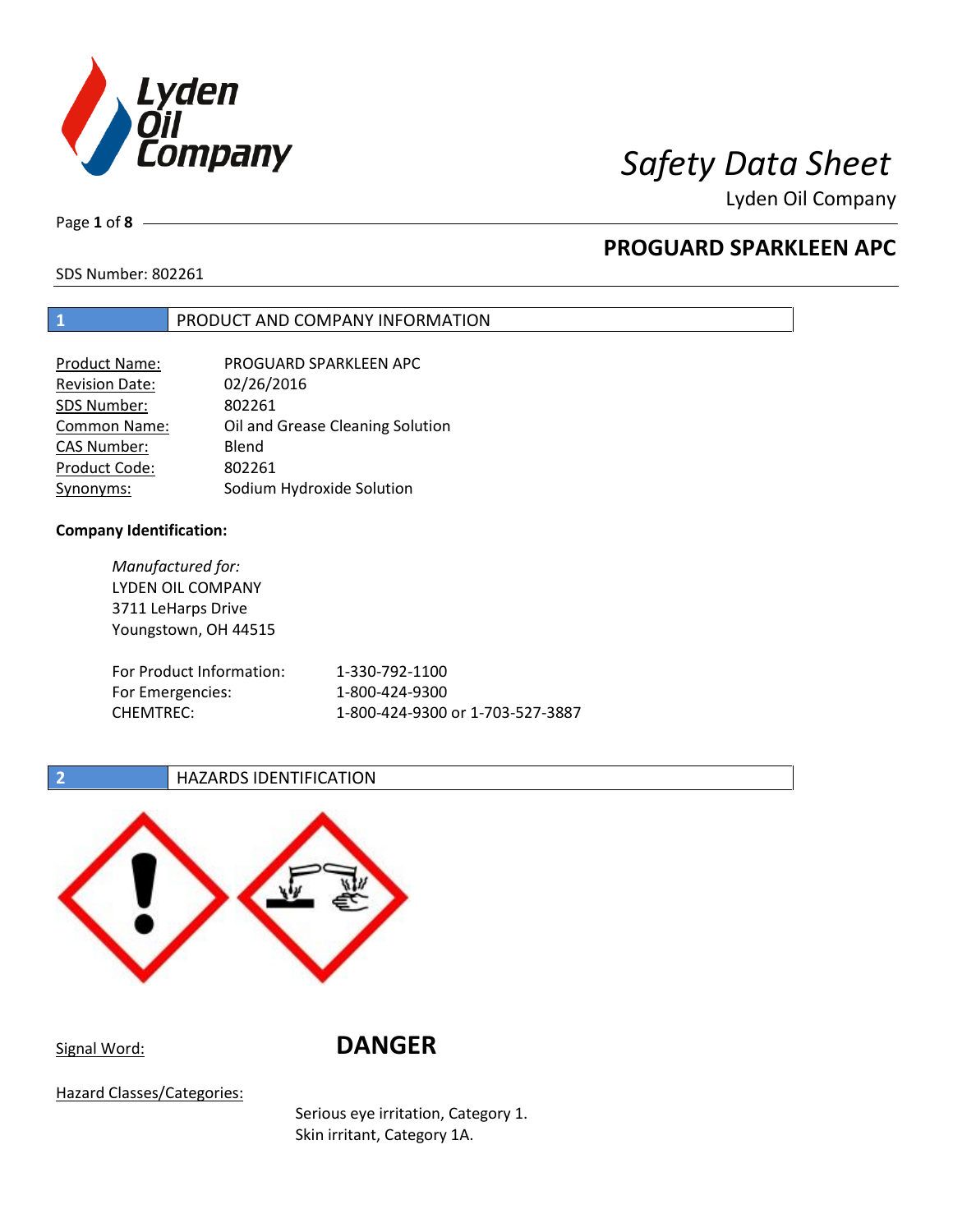

Lyden Oil Company

| Page 2 of $8 -$                 |                                                                       |
|---------------------------------|-----------------------------------------------------------------------|
|                                 | <b>PROGUARD SPARKLEEN APC</b>                                         |
| <b>SDS Number: 802261</b>       |                                                                       |
|                                 |                                                                       |
| Hazard Statement(s):            |                                                                       |
|                                 | H314: Causes severe skin burns and eye damage.                        |
|                                 | H318: Causes serious eye damage.                                      |
| <b>Precaution Statement(s):</b> |                                                                       |
|                                 | P101: If medical advice is needed, have product container or label at |
|                                 | hand.                                                                 |
|                                 | P102: Keep out of reach of children.                                  |
|                                 | P103: Read label before use.                                          |
|                                 | P303+361+353: IF ON SKIN (or hair): Take off immediately all          |
|                                 |                                                                       |
|                                 | contaminated clothing. Rinse skin with water.                         |
|                                 | P305+351+338: IF IN EYES: Rinse cautiously with water for several     |
|                                 | minutes. Remove contact lenses if present and easy to $do$ – continue |
|                                 | rinsing.                                                              |
|                                 | P313: Get medical advice/attention.                                   |
| Other Hazard Statement(s):      |                                                                       |
|                                 | -NFPA Ratings:                                                        |
|                                 | Health $= 2$                                                          |
|                                 |                                                                       |

Fire  $= 0$ Reactivity  $= 0$ 

### **3** COMPOSITION / INFORMATION ON INGREDIENTS

### Ingredients:

*Mixture of the substances listed below with nonhazardous additions.*

| <b>Chemical Name</b> | <b>CAS Number</b> | Percentage |
|----------------------|-------------------|------------|
| Sodium Hydroxide     | 1310-73-2         | <5.0       |

*\*Any concentration shown as a range is to protect confidentiality or is due to batch variation.*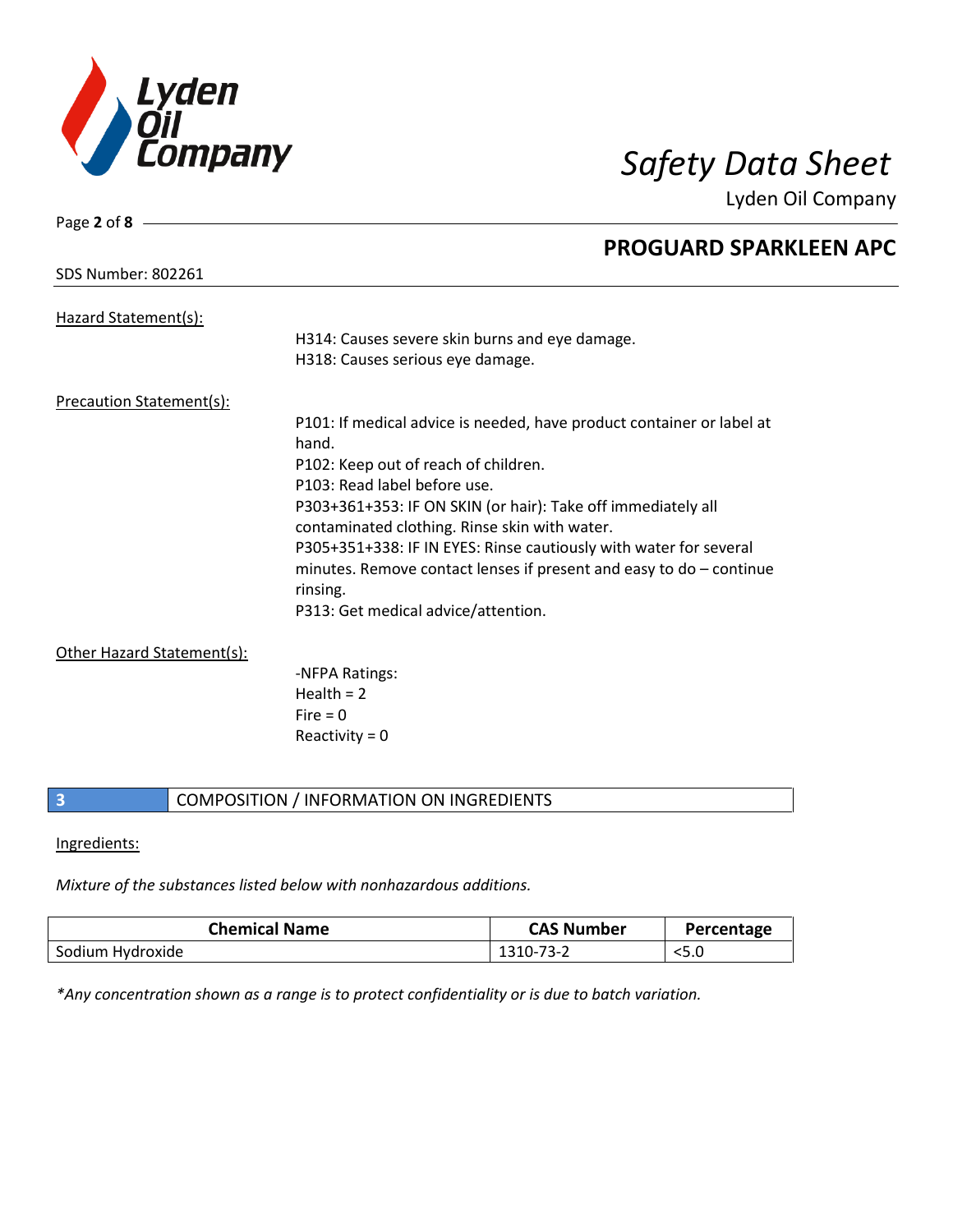

Lyden Oil Company

SDS Number: 802261

Page **3** of **8**

| $\overline{4}$                                | FIRST AID MEASURES                                                                                                                                                                                                                                                                                                                                                                                                |
|-----------------------------------------------|-------------------------------------------------------------------------------------------------------------------------------------------------------------------------------------------------------------------------------------------------------------------------------------------------------------------------------------------------------------------------------------------------------------------|
| Description of First Aid Measures:            |                                                                                                                                                                                                                                                                                                                                                                                                                   |
| Inhalation:                                   |                                                                                                                                                                                                                                                                                                                                                                                                                   |
|                                               | Remove victim to fresh air and keep at rest in a position comfortable<br>for breathing. If the victim has difficulty breathing or tightness of the<br>chest, is dizzy, vomiting or unresponsive, give oxygen with rescue<br>breathing or CPR as required and transport to the nearest medical<br>facility.                                                                                                        |
| Skin Contact:                                 |                                                                                                                                                                                                                                                                                                                                                                                                                   |
|                                               | Flush skin with water, wash with soap and water. If irritation occurs,<br>get medical attention. Remove contaminated clothing. Do not reuse<br>clothing until cleaned. If material is injected under the skin, transport<br>to the nearest medical facility for additional treatment. If redness,<br>swelling, pain and/or blisters occur, transport to the nearest medical<br>facility for additional treatment. |
| Eye Contact:                                  |                                                                                                                                                                                                                                                                                                                                                                                                                   |
|                                               | Flush eyes with running water for at least 15 minutes. If redness,<br>burning, blurred vision or irritation persists, transport to nearest<br>medical facility for additional treatment.                                                                                                                                                                                                                          |
| Ingestion:                                    |                                                                                                                                                                                                                                                                                                                                                                                                                   |
|                                               | Do NOT induce vomiting and obtain medical attention. Have victim<br>rinse mouth out with water. If vomiting occurs spontaneously, keep<br>head below hips to prevent aspiration.                                                                                                                                                                                                                                  |
| Symptoms and Effects, both acute and delayed: |                                                                                                                                                                                                                                                                                                                                                                                                                   |
|                                               | No further relevent data available.                                                                                                                                                                                                                                                                                                                                                                               |
| <b>Recommended Actions:</b>                   |                                                                                                                                                                                                                                                                                                                                                                                                                   |
|                                               | $\tau$ aa ah araa ahaan ah aalka Ilaa $\sigma$ allaa da ahaan ah aa                                                                                                                                                                                                                                                                                                                                               |

Treat symptomatically. Call a doctor or poison control center for guidance.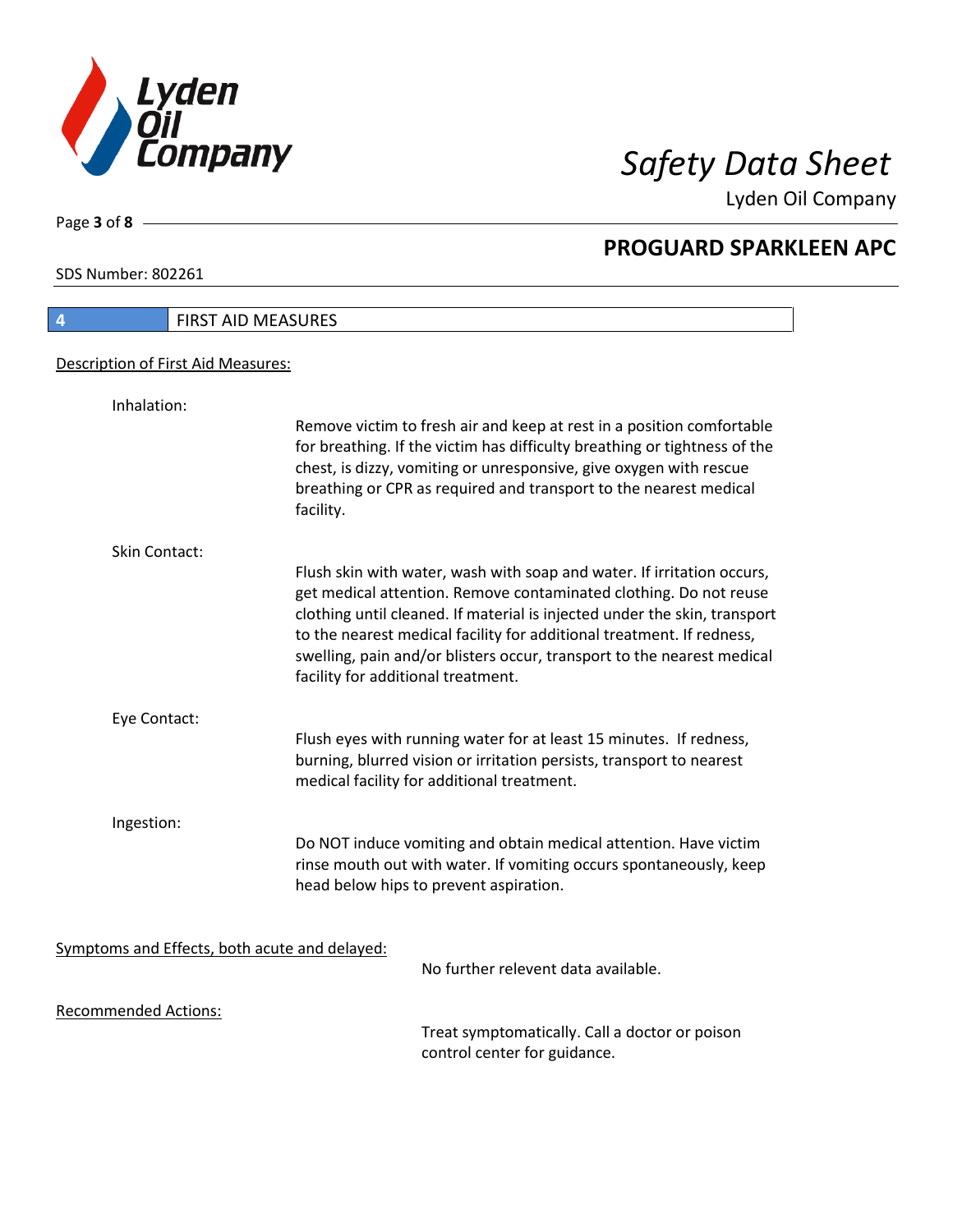

Lyden Oil Company

SDS Number: 802261

Cleanup Procedures:

| FIRE FIGHTING MEASURES<br>5                           |                                                                                                                                                              |
|-------------------------------------------------------|--------------------------------------------------------------------------------------------------------------------------------------------------------------|
| Recommended Fire-Extinguishing Equipment:             | Use dry powder, foam, or carbon dioxide fire<br>extinguishers. Water may be ineffective in fighting<br>an oil fire unless used by experienced fire fighters. |
| Possible Hazards During a Fire:                       | The material as received will not support<br>combustion, however its residues may; therefore,<br>procedures for an oil fire should be followed.              |
| Recommendations to Firefighters:                      | Proper protective equipment including breathing<br>apparatus.                                                                                                |
| <b>ACCIDENTAL RELEASE MEASURES</b><br>$6\phantom{1}6$ |                                                                                                                                                              |
| <b>Personal Precautions:</b>                          |                                                                                                                                                              |
|                                                       | Avoid contact with skin, eyes, and clothing.                                                                                                                 |
| <b>Emergency Procedures:</b>                          | Contain spilled material, collect in suitable and<br>properly labeled containers.                                                                            |

Pick up excess with inert absorbant material.

Page **4** of **8**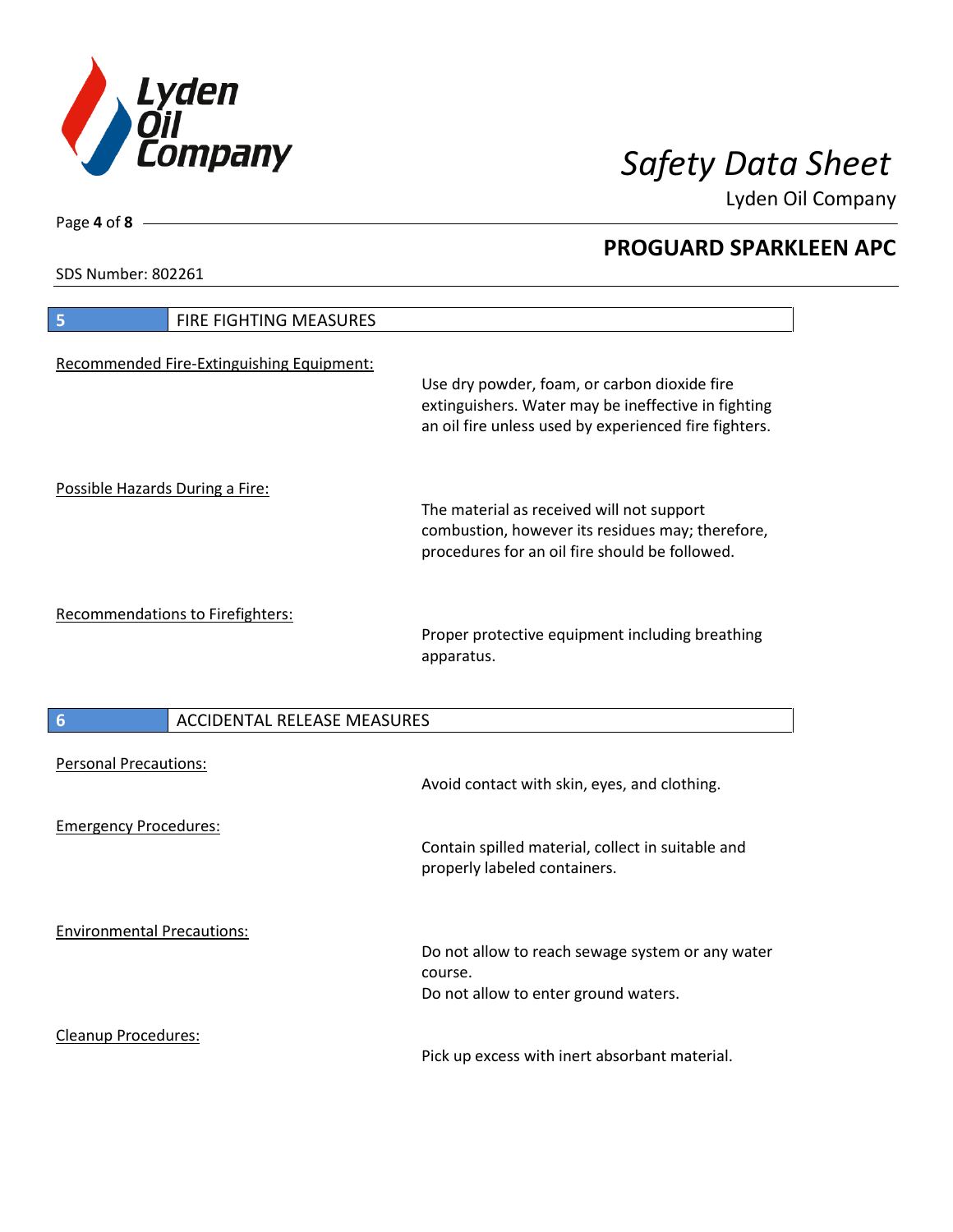

Lyden Oil Company

SDS Number: 802261

Page **5** of **8**

| $\overline{7}$                 | <b>HANDLING AND STORAGE</b>             |                                                                                                                     |
|--------------------------------|-----------------------------------------|---------------------------------------------------------------------------------------------------------------------|
|                                |                                         |                                                                                                                     |
| <b>Handling Precautions:</b>   |                                         | Handle with care and avoid spillage on the floor.<br>Do not cut, weld, drill, grind, braze, or solder<br>container. |
| <b>Storage Requirements:</b>   |                                         |                                                                                                                     |
|                                |                                         | Keep container tightly sealed.<br>Keep away from sources of ignition.                                               |
| 8                              | EXPOSURE CONTROLS / PERSONAL PROTECTION |                                                                                                                     |
|                                |                                         |                                                                                                                     |
| <b>Exposure Limits:</b>        | -1310-73-2 Sodium Hydroxide (<5%):      |                                                                                                                     |
|                                | ACGIH TWA $-2mg/m3$                     |                                                                                                                     |
| <b>Engineering Controls:</b>   |                                         | All ventilation should be designed in accordance<br>with OSHA standard (29 CFR 1910.94).                            |
| Personal Protective Equipment: |                                         |                                                                                                                     |
|                                |                                         | Keep away from foodstuffs, beverages, and feed.<br>Immediately remove all soiled and contaminated<br>clothing.      |
|                                |                                         | Wash hands before breaks and at the end of work.<br>Avoid contact with eyes and skin.                               |
|                                |                                         | Use safety glasses and gloves.                                                                                      |
|                                |                                         |                                                                                                                     |

Color: Light Yellow Physical State: Liquid Odor: Characteristic pH: 10.5-13.5 Melting Point: Case Controller Muslim Data not available

Odor Threshold: Data not available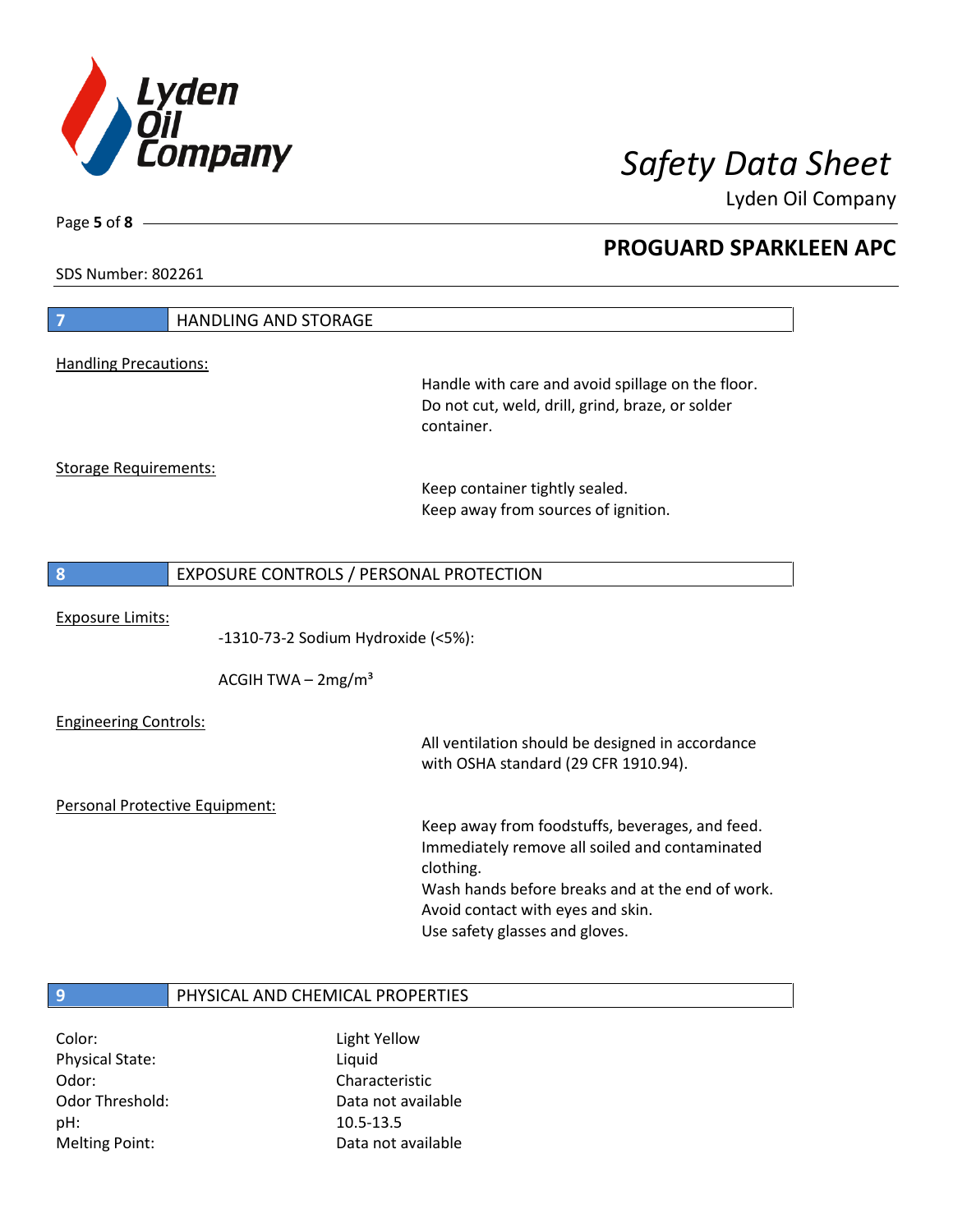

Lyden Oil Company

### SDS Number: 802261

Page **6** of **8**

| <b>Boiling Point:</b>         | $>212$ °F          |
|-------------------------------|--------------------|
| <b>Boiling Range:</b>         | Data not available |
| Flash Point:                  | Data not available |
| Evaporation Rate:             | >1                 |
| Flammability:                 | Data not available |
| Flammability Limits:          | Data not available |
| Vapor Pressure:               | Data not available |
| Vapor Density:                | >1                 |
| <b>Relative Density:</b>      | 1.044              |
| Solubilities:                 | Soluble in water   |
| <b>Partition Coefficient:</b> | Data not available |
| Auto-Ignition Temperature:    | Data not available |
| Decomposition Temperature:    | Data not available |
| Viscosity:                    | Data not available |
|                               |                    |

### **10** STABILITY AND REACTIVITY

| Stability:                     | Stable under normal conditions.                                  |
|--------------------------------|------------------------------------------------------------------|
| Reactivity:                    | Not reactive under normal conditions.                            |
| Conditions to Avoid:           | Extreme temperature, sparks, open flame, and<br>direct sunlight. |
| <b>Hazardous Reactions:</b>    | No known hazardous reactions.                                    |
| <b>Incompatible Materials:</b> | Strong oxidizers and strong reducing agents.                     |
| <b>Decomposition Products:</b> | Oxides of carbon, nitrogren, and hydrogen.                       |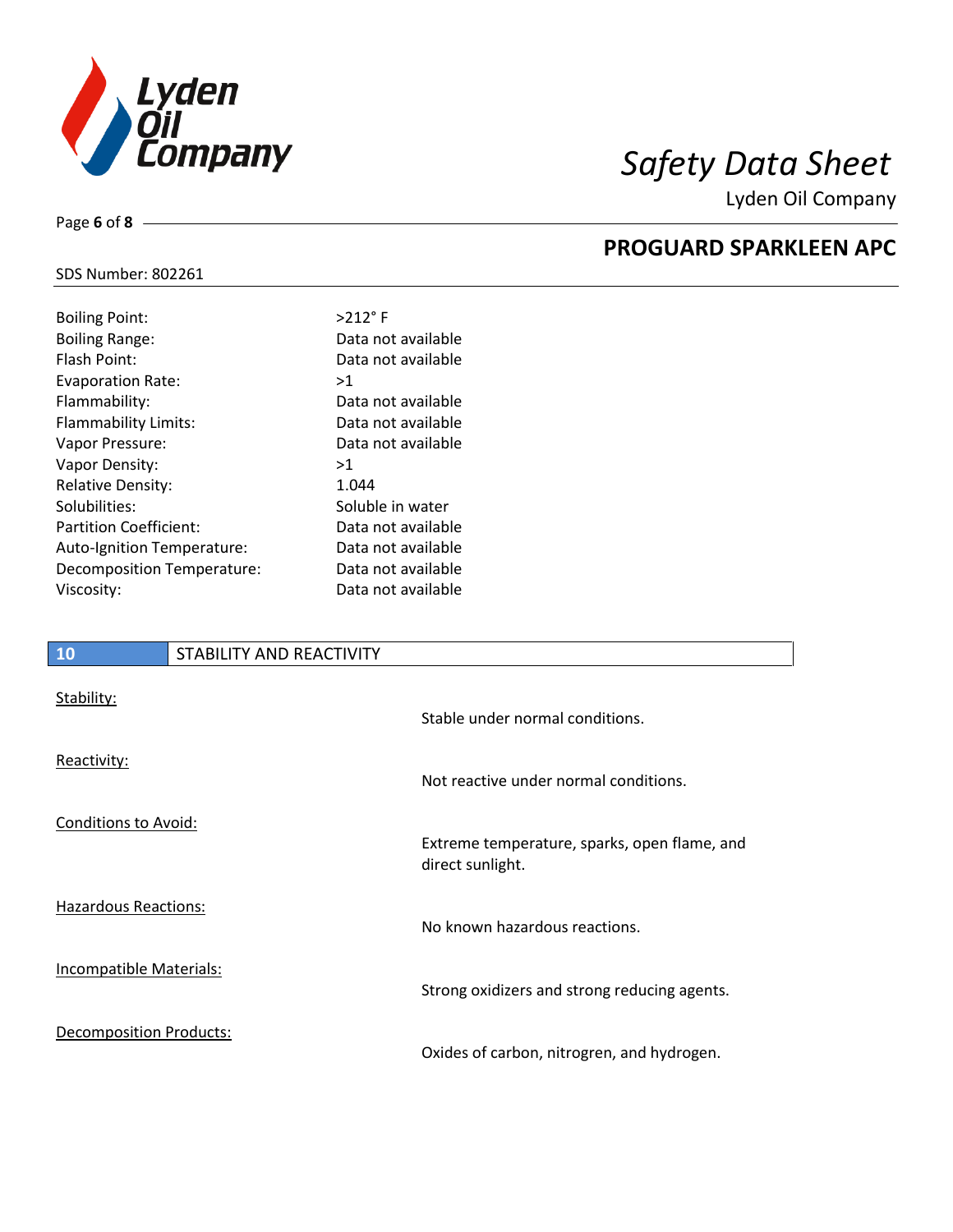

Lyden Oil Company

SDS Number: 802261

Page **7** of **8**

# **11** TOXICOLOGICAL INFORMATION Routes of Exposure: Skin and eye contact are the primary routes of exposure although exposure may occur following accidental ingestion. Exposure Effects: Corrosive. This mixture can cause irritation, redness, burns and tissue destruction. Measures of Toxicity: ATE (Acute Toxicity Estimates): Oral LD50: >7500 mg/kg Dermal LD50: >18500 mg/kg Inhalative LC50/4 h: 78 mg/l Carcinogenic/Mutagenic Precautions: Non-carcinogenic and not expected to be mutagentic. **12** ECOLOGICAL INFORMATION Ecological Precautions: Avoid exposing to the environment. Ecological Effects: No specific environmental or aquatic data available. **13** DISPOSAL CONSIDERATIONS Disposal Methods:

Dispose of waste material in accordance with all local, state, and federal requirements.

Disposal Containers:

Use properly approved container for disposal.